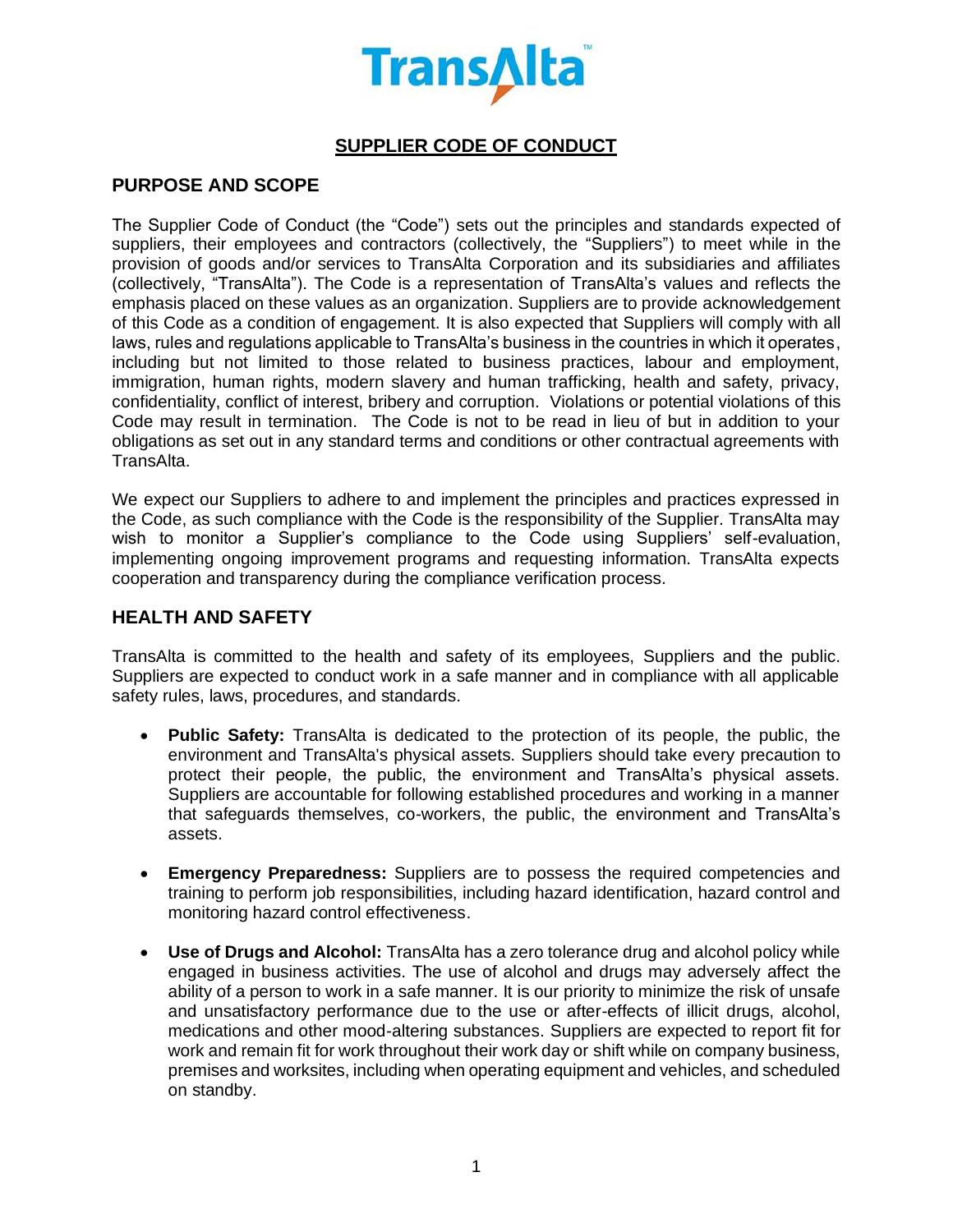

# **LABOUR ISSUES AND HUMAN RIGHTS**

TransAlta is committed to a work environment where all employees feel safe and are valued for the diversity they bring to our business. We honour domestic and internationally accepted labour standards and support the protection of human rights. TransAlta expects Suppliers to know and uphold the human rights of all workers, whether temporary or contract employees, and to treat all their workforce members with dignity and respect, providing them with safe working conditions.

- **Harassment:** Suppliers should not tolerate harassment or any acts of violence or threatening behavior in the workplace. Generally speaking, harassment is any improper words or behavior that demean, humiliate or embarrass a person. This includes touching, pushing, comments (including jokes and name-calling) and visual displays (such as posters and cartoons) that could be perceived as insulting, intimidating, humiliating, malicious or otherwise offensive or create an uncomfortable or threatening work environment. Behaviour that may promote physical violence in the workplace or any sexual, religious, age-related or racial harassment should not be tolerated.
- **Equal Treatment:** Suppliers should value the perspectives of others and promote equal treatment of its employees. A high priority is placed on respect in the workplace and in working relations. TransAlta expects Suppliers to be informed and uphold the rights of all workers treating them with respect and providing safe and humane working conditions.
- **Forced Labour:** Forced, or compulsory labour (including human trafficking and modern slavery) and child labour (under the age of 15), is not used. This includes the transportation, harboring, recruitment, transfer, or receipt of persons by means of threat, force, coercion, abduction, fraud, or payments to any person having control over another person for the purpose of exploitation. All work must be voluntary, and workers shall be free to leave work or terminate their employment with reasonable notice. Workers must not be required to surrender any government issued identification, passports, or work permits as a condition of employment.

#### **ENVIRONMENTAL LEADERSHIP**

TransAlta is committed to being a leading clean energy company and working towards a clean energy future while striving to enhance the quality of life in communities and regions we serve. We are committed to being an environmental leader through our actions and compliance with all applicable environmental laws and regulations by operating in an environmentally responsible manner.

- **Compliance with Environmental Legal Requirements:** Suppliers are to carry out operations in full compliance with applicable environmental laws, regulations and standards.
- **Pollution Prevention and Resource Preservation:** Suppliers should identify opportunities to reduce or minimize waste, hazardous materials and pollution while finding ways to improve resource and materials use efficiency.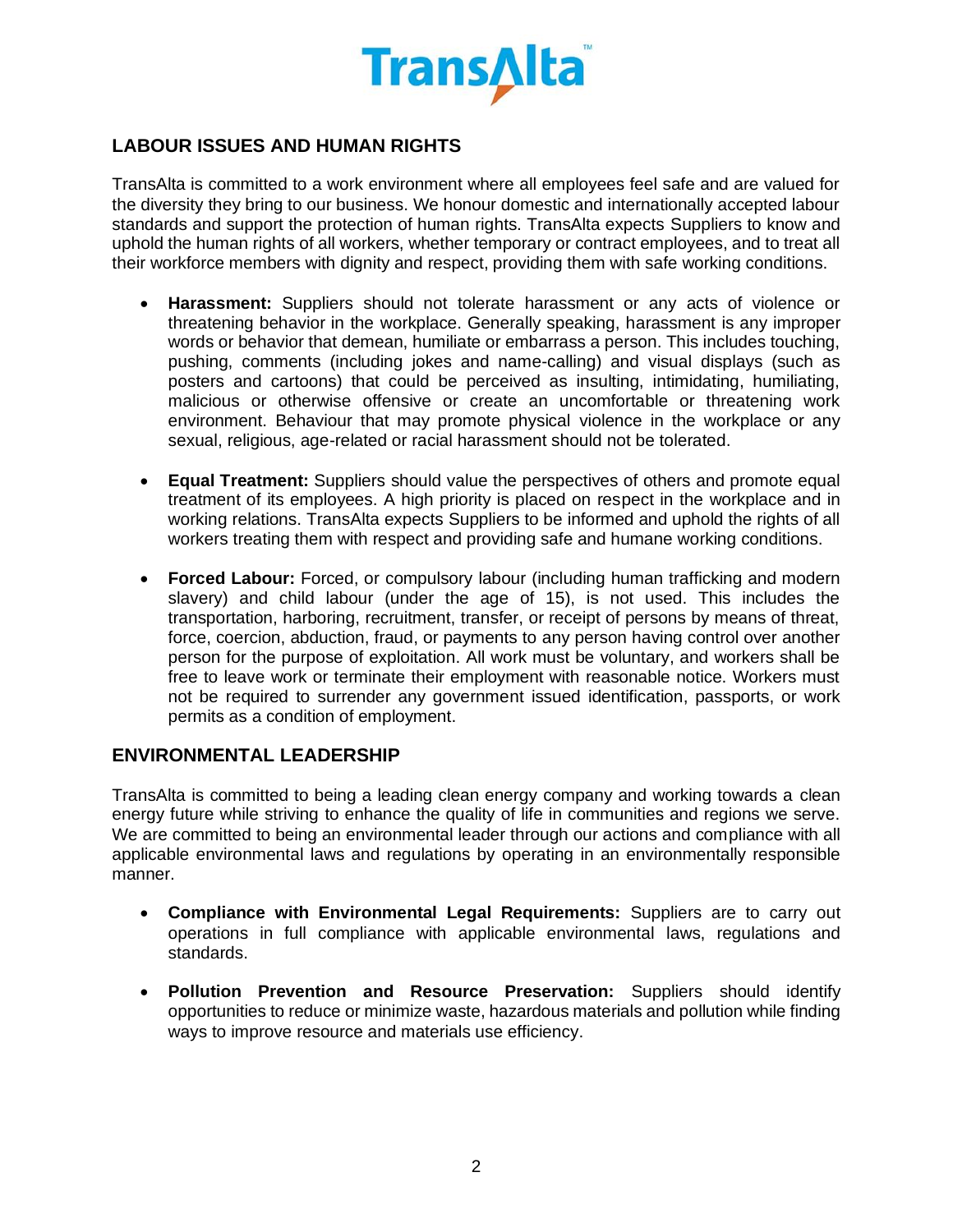

# **STAKEHOLDERS AND SOCIETY**

TransAlta has historically and remains today committed to diversity as exhibited by its Workplace Diversity Policy. We believe that our commitment to diversity will enhance our insight, oversight and foresight benefiting both the Corporation and all our stakeholders.

- **Supplier Diversity:** TransAlta is committed to the hiring of ethnically diverse employees throughout the organization. TransAlta believes that diversity enhances both the quality and effectiveness of our performance and is an essential element to effective corporate governance. In our view, diversity provides varied insights and perspectives which we believe will produce stronger results across a number of key performance indicators and a strong workplace culture. Suppliers should provide similar diverse business opportunities within the communities it operates.
- **Indigenous Relations:** TransAlta is dedicated to developing sustainable and mutually beneficial relationships with our Indigenous communities. Suppliers are encouraged to learn and benefit from engagement with Indigenous groups in all regions of business activity to better understand how Indigenous participation, inclusion and knowledge can impact performance. It is expected that suppliers will work with identified Indigenous communities to achieve sustainable benefits.
- **Non-Discriminatory Practices:** Discrimination and harassment are prohibited, including, but not limited to, discrimination or harassment based on any characteristic protected by law.

### **ETHICAL BUSINESS CONDUCT**

TransAlta expects Suppliers to conduct business in accordance with the highest ethical standards, including, but not limited to, the following:

- **Business Integrity:** All forms of bribery, corruption, extortion, embezzlement, and money laundering are prohibited.
- **Criminal and Civil Claims:** Suppliers are to inform TransAlta of any recent, current or pending criminal investigations or charges as well as any recent, current or pending civil litigation against it or its employees that could adversely impact TransAlta, whether operationally, financially or reputationally.
- **Related Party Disclosure:** Suppliers are to confirm their company is not controlled or jointly controlled by any of TransAlta's key management personnel. Parties related to TransAlta must be appropriately identified to ensure transactions and outside balances with such parties are fully disclosed.
- **Cyber Security:** Suppliers are to safeguard the integrity and security of their systems to protect against cyber risks to TransAlta's information, networks and products. To report a cyber security threat or issue, please contact [IT\\_Security@transalta.com.](mailto:IT_Security@transalta.com)
- **Insider Trading:** Suppliers are to comply with all applicable securities laws and regulations to ensure that material, non-public information ("insider information") is only disclosed in accordance with the law. Suppliers are not to use insider information for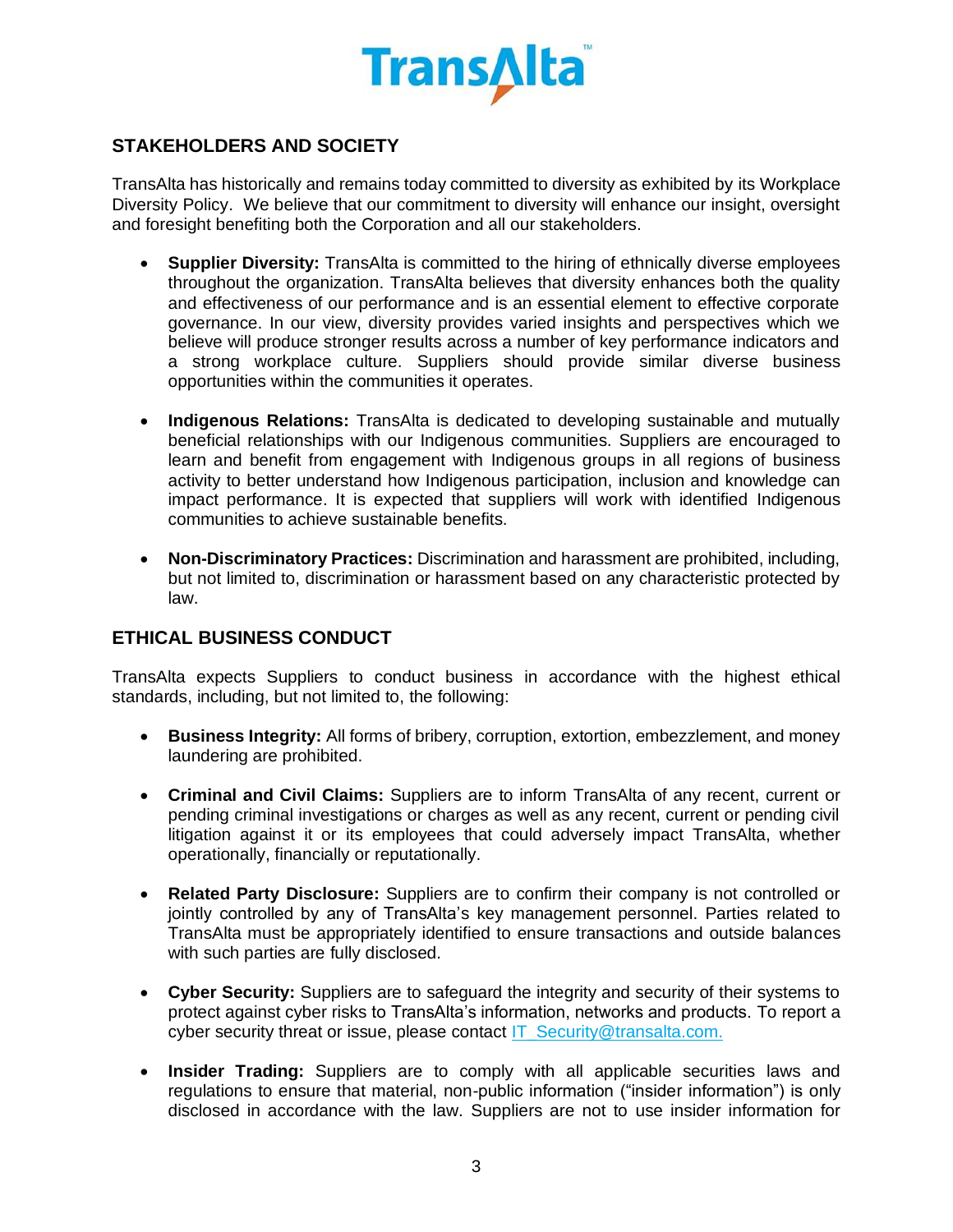

personal profit or take advantage of insider information by providing information to external parties.

- **Competition and Antitrust:** Suppliers should not engage in activities that would constitute or reasonably appear to constitute an unreasonable restraint of trade, unfair trade practice or other anti-competitive course of conduct in violation of competition and antitrust laws. Some activities that may be governed by these laws include, but are not limited to, arrangements between competitors related to price-fixing, bid-rigging and fixing or limiting production or supply. Competition and antitrust laws differ from country to country and Suppliers should seek advice if they are unsure whether their activities may be regulated by these laws.
- **Anticorruption:** Suppliers are to comply with all applicable laws and regulations on corruption, bribery, prohibited business practices and extortion. Illegal payments are not to be made or approved under any circumstances. Bribery includes directly or indirectly making a payment or giving a reward, advantage, kickback or benefit or anything of value to a foreign government official or to a government official of one's own country to obtain or retain business or any other improper advantage or for any improper or corrupt purpose, for the benefit of a Supplier.
- **Responsible Procurement:** Suppliers are to take reasonable steps to ensure materials and services are procured from ethical sources. This includes not benefiting, directly or indirectly, from child or forced labour or any other discriminatory work practices. Suppliers must ensure that materials used in the products they supply do not contain conflict resources such as metals derived from minerals that originated from a conflict region that directly or indirectly benefits armed groups.

### **CONFLICTS OF INTEREST**

Suppliers should avoid situations where personal interests could conflict, or appear to conflict, with their duties and responsibilities to TransAlta. A conflict of interest may occur where involvement in any activity, with or without the involvement of another party, prevents the proper performance of the Supplier's duties to TransAlta. A conflict of interest may also occur where involvement in an activity creates, or appears to create, a situation where judgment or the ability to act in the best interests of TransAlta is affected. When faced with an actual or potential conflict of interest, the supplier is to disclose the conflict of interest, in writing, to its most senior TransAlta contact and also send an email to [conflicts@transalta.com.](mailto:conflicts@transalta.com) Supplier shall correct any actual or potential conflict of interest as reasonably directed by TransAlta.

- **Fairness:** It is the expectation that Suppliers will exercise good business judgment in extending business courtesies and never accept or offer bribes, favours or "kickbacks" for the purpose of securing business transactions. Suppliers must not engage, directly or indirectly, in corruption, fraud, bribery, kickbacks, money laundering, embezzlement, extortion or any other form of corruption. Suppliers may not, directly or indirectly, give or receive improper business advantage or anything of value in exchange for preferential treatment.
- **Gifts and Entertainment:** Suppliers are not to receive or give a gift in the form of cash or negotiable securities, and should never compromise, or appear to compromise, TransAlta's ability to make sound and objective decisions. Though giving or receiving a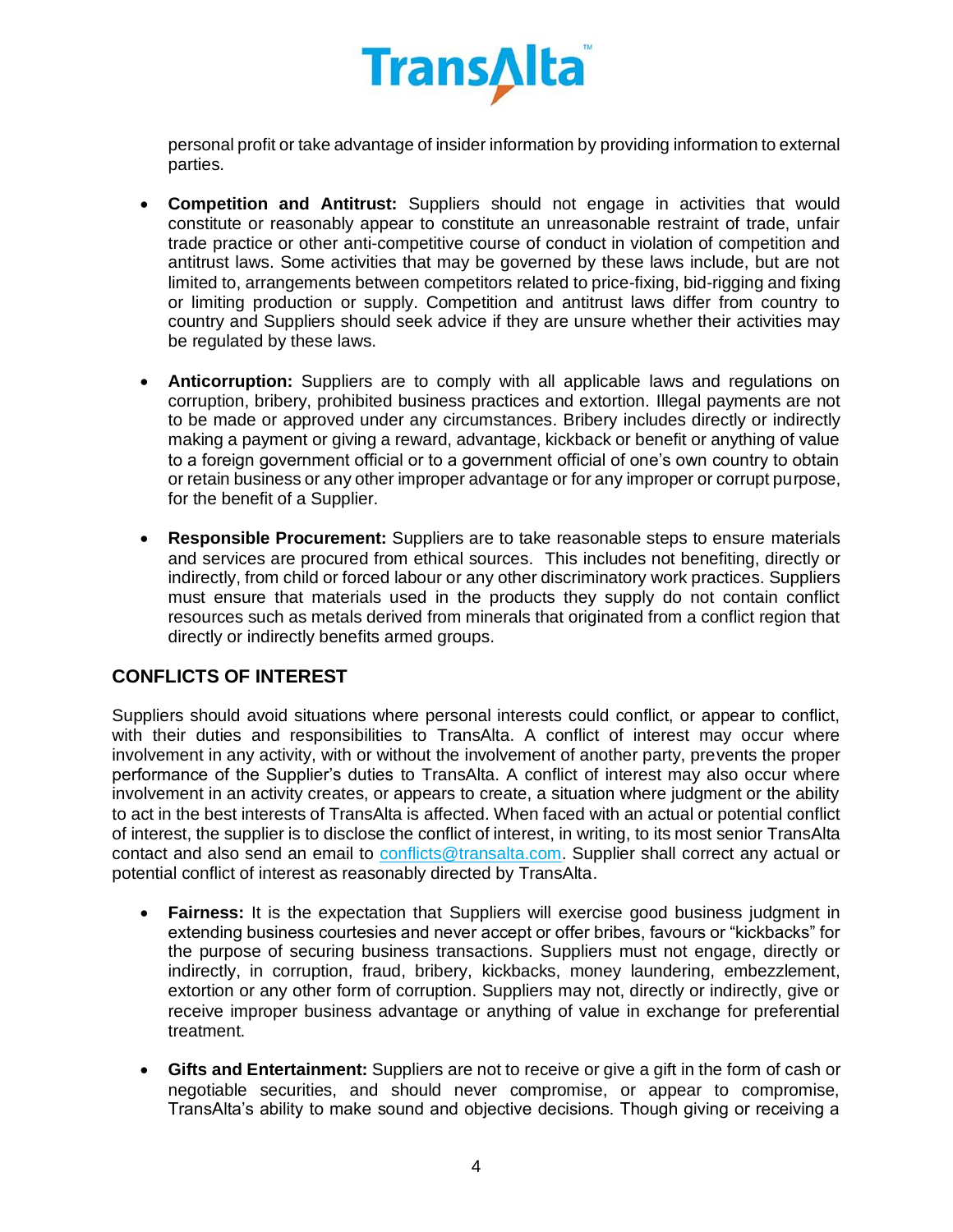

gift is not prohibited, the gift must not be excessive and must be within the limits of responsible and generally accepted business practice. The nature of any gifts or entertainment must not, by their quality, quantity or timing, be used by Suppliers to gain improper advantage or preferential treatment with TransAlta.

#### **ENGAGEMENT WITH EXTERNAL PARTIES**

TransAlta engages in transparent, honest and responsible communications in all its dealings. Suppliers are expected to engage in a similar manner if referencing TransAlta or communicating with external parties.

- **Public Speaking:** Suppliers are not to represent TransAlta in any external communications unless expressly authorized to do so. Prior approval from TransAlta is required for any public speaking engagement that references TransAlta.
- **Communicating with Government Agencies, Regulators or other Officials:** Suppliers are to ensure when engaging with government/regulatory officials the extent to which they are authorized to represent TransAlta in these communications, which should be evidenced by an express authorization from TransAlta.
- **Representing TransAlta:** While everyone has the right to express personal views, Suppliers are not to participate in activities that may compromise TransAlta's image or reputation. This includes activities that would be considered to disparage, defame, embarrass or harass TransAlta or its employees by expressing views on any medium, including in print, or via electronic communication (e.g. blogs, online social media, email or webpages).

### **RAISING A CONCERN**

TransAlta is committed to a culture of transparency and encourages all Suppliers, Workers and other stakeholder to speak up about any issues, concerns and suspected violations of TransAlta's policies. All ethical or legal concerns related to the Code can be reported to TransAlta's Ethics Help Line. All concerns raised will be kept in confidence to the extent appropriate and permitted by law. Information will only be shared in circumstances where it is necessary to completely and fairly resolve the concern.

The Ethics Helpline can be reached at 1-855-374-3801 (Canada/US) and 1-800-399-9276 (Australia) or via internet: http://transalta.ethicspoint.com

#### **ACKNOWLEDGEMENT**

I have read and understood the content, requirements and expectations of the Supplier Code of Conduct and commit to comply with the letter and spirit of the Supplier Code of Conduct.

I further acknowledge by agreeing to this Acknowledgement that all work performed on behalf of TransAlta will be undertaken by those with the expertise, skills and certifications necessary to uphold the Code.